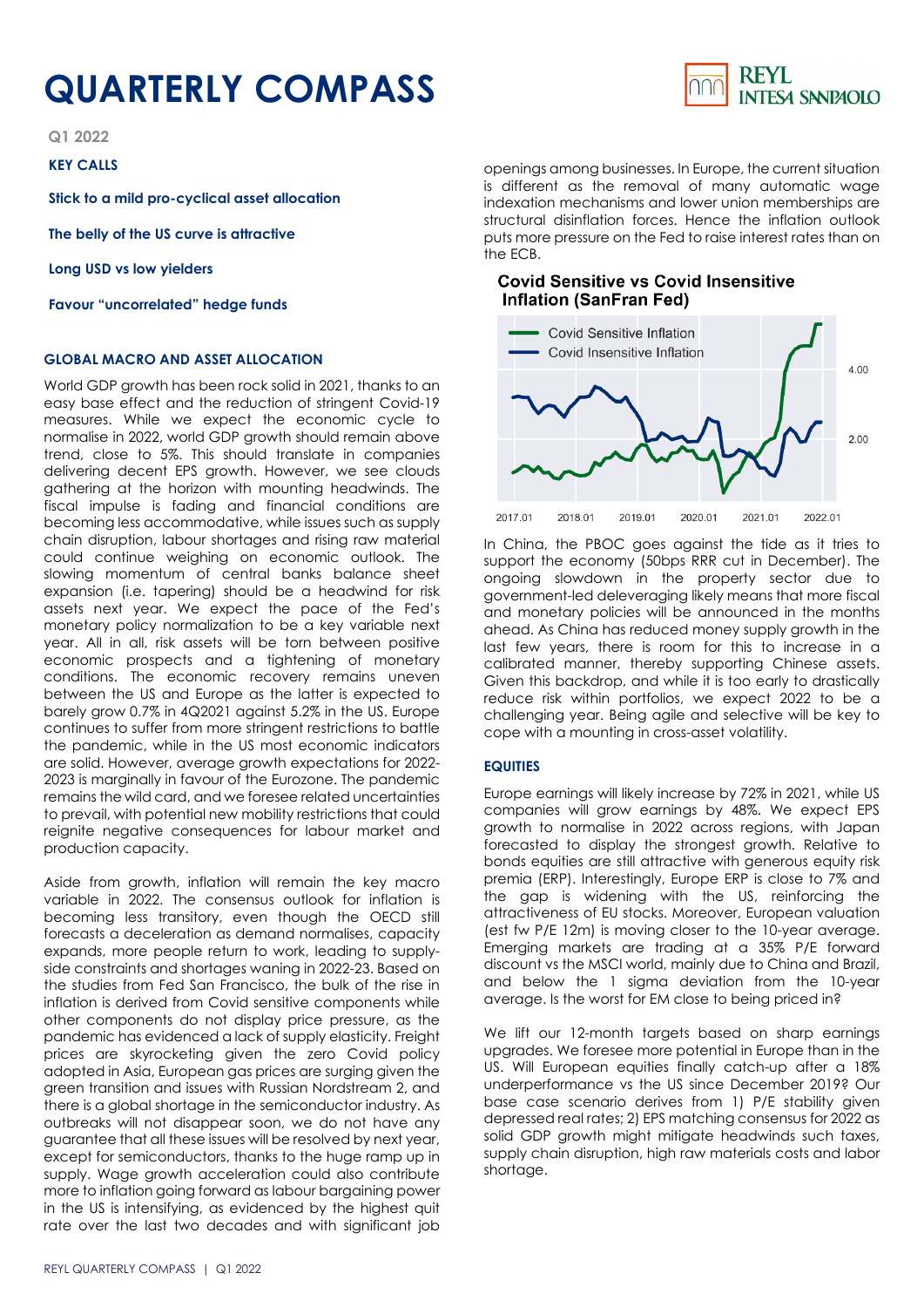# Stoxx Europe 600 12-month forward PE



2012 2013 2014 2015 2016 2017 2018 2019 2020 2021 2022

Given our outlook for rising cross-asset volatility next year, we recommend adding exposure to low volatility stocks. According to our research, the "low vol factor" tends to outperform during an economic slowdown, which is our baseline scenario for 2H2022. In Europe, our proprietary model indicates that a key number of the top low vol stocks are located in Switzerland. In the US, consumer staples, utilities and healthcare represent 60% of the top 40 names.

European basic resources are trading at a deep discount despite impressive EPS growth. China slowdown is probably the main culprit. Nevertheless, it represents a cheap optionality to be exposed to an eventual structural rise in commodities. Financials are still associated with high beta, however earnings have been much more resilient than usual in the last recession, hence increasing the valuation discount vs history. For the time being we maintain a barbell strategy between low volatility stocks, structural growth stocks (momentum), and some attractive deep value stocks (contrariant).

Sentiment indicators are now back into neutral territory after reaching borderline euphoria levels in 4Q2021. Some are even already flashing contrariant buy signals. Technicals are weakening in the short-term, most noticeably breadth, but the medium-term pictures still point to the continuation of the 2020 cyclical bull market into 2022.

#### **FIXED INCOME**

Despite some challenges ahead for risky assets, we think it is still time to keep a risk on positioning in the fixed income space. We maintain a preference for credit versus interest rate risk as core government yields are too low in our opinion, warranting a short duration stance. Moreover, fundamentals remain solid for credit assets and spreads are more attractive after the recent widening episode. However, we must keep in mind that credit usually leads equities in a downtrend, and we remain alert of signs of deteriorating conditions.

In 4Q2021, the US curve continued to flatten, driven by markedly rising short rate hikes expectations, and the belly (circa 5yrs) underperformed while long yields declined (monetary policy mistake pricing?). We feel the Fed's hawkishness may be tempered later in 2022 and believe there is now good value in the relatively short (3-5 years) maturities after the recent repricing. We are rebalancing some duration exposure from the very long end to the 5y sector, but still maintaining an underweight strategy in the government bonds space and a short duration bias. In Europe, we continue to see no value especially at current low yield levels, to the exception of peripheral countries

whose risk premium has been rising recently. Inflation remains a key problem globally, and its "transitory" nature is being questioned even by the Fed. Still, the flat or inversed breakeven curve notably in the US is a sign that the market continues to see these pressures as a short-term phenomenon. Inflation-linked bonds have posted solid returns in 4Q2021, benefiting from rising inflation expectations, elevated inflation carry and decreasing real yields. We feel a lot is now priced-in and see possible headwinds on both the breakeven and real yields front going forward. We therefore keep an exposure to the asset class but with a short duration stance, to benefit essentially from the still high inflation carry.



Despite Central Banks aradual liquidity tightening, financial conditions as well as the growth context remains supportive for investment grade corporate bonds. Even more so as the recent spread widening has brought back some value. The asset class will essentially be driven by the move of core yields, on which we have a defensive stance, to the exception of the 3-5 years segment in the US. We maintain a preference for the BBB signatures versus higher quality names. The High Yield segment can be quite volatile and sensitive to deterioration of both macro and liquidity factors, but we think it is not yet time to worry especially as company fundamentals remains sound and default rates are expected to be very low. We consider the sweet spot is in the BB segment and prefer to avoid the low-end of the credit spectrum. Current High Yield spreads offer some protection against a backdrop of rising yields. We remain overweight on High Yield with a preference for leveraged loans which have no rate duration exposure and would even benefit from rising monetary rates. We reiterate our strong preference for AT1 securities in the banking sector as banks fundamentals are solid and the sector benefits from rising yields. Also, most of these issuers' senior debt ratings are Investment Grade.

Emerging Markets bonds valuations have become cheap with spreads versus US High Yield being not only attractive but also markedly above the long-term average. However, they are facing many headwinds such as the China slowdown with its real estate sector crisis that will remain key to the whole EM complex, the rising US yields environment and associated USD strength, and inflationary pressures addressed by local Central Banks hawkishness. We maintain our tactically underweight strategy for now as the negative forces currently outweigh the appealing valuations.

#### **FOREX**

We expect relative monetary policy expectations to remain the key G10 FX driver in 1H2022, as the exit from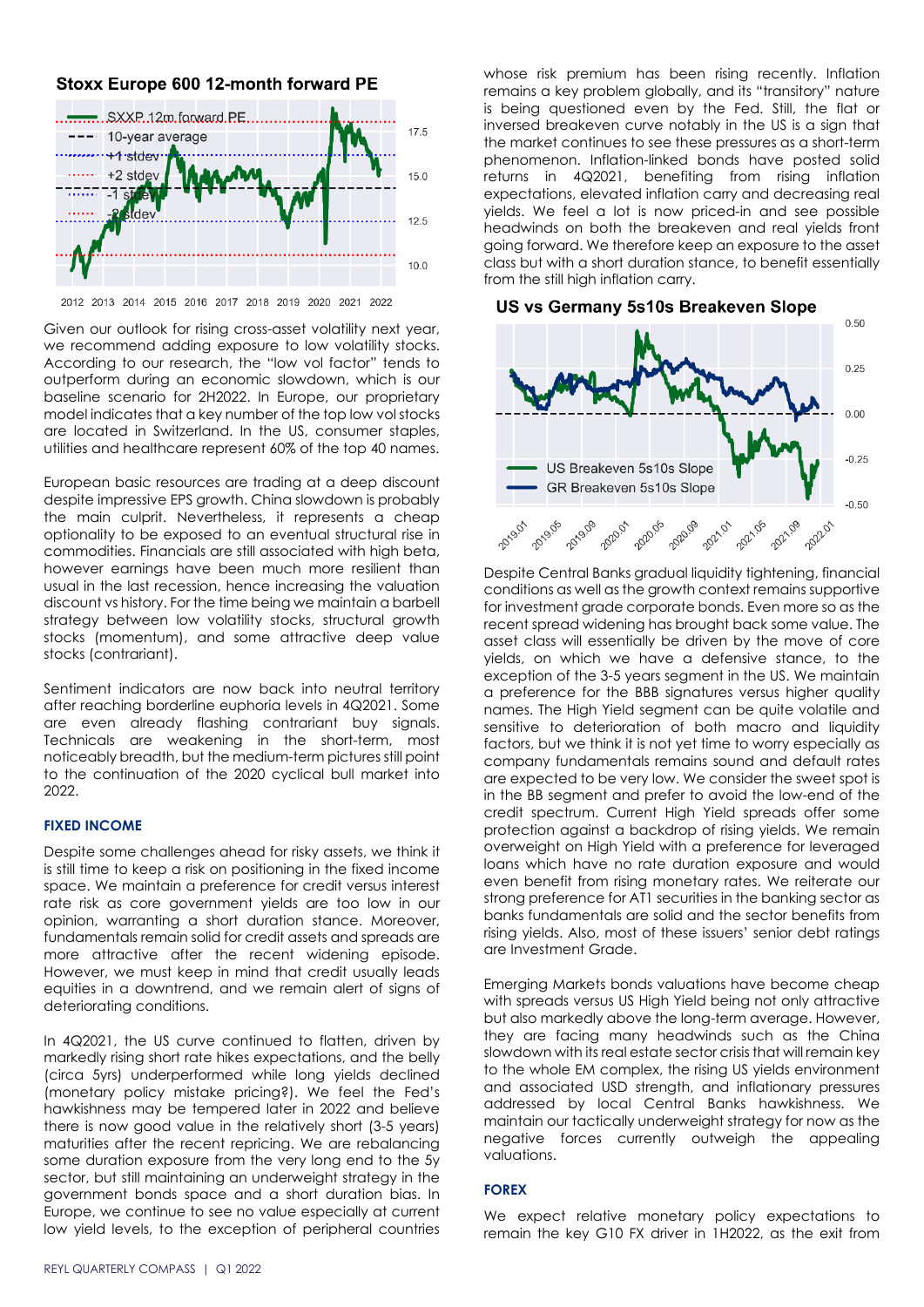ultra-loose monetary policy is not synchronised across G10. The FX market is now pricing at least two Fed hikes in 22 and two in 23, allowing the US to escape the interest rate zerobound in 2022, and helping the Fed to leave ECB, SNB, and BoJ rates in its rear-view mirror. Surging inflation, and the debate on whether it is transitory or permanent, is particularly key in driving monetary policy expectations and short-end rates. Hence, we see leading inflation indicators as moving forces in the FX market next quarter.



In our view, the dollar is more sensitive to global growth in the current backdrop. Economic momentum peaked in 2Q2021, and global growth downward revisions have been a supportive macro factor for the dollar in 2H2021, despite relative GDP growth expectations having turned in favour of the EUR. We expect this to carry on in 1H2022. The dollar could also benefit from further downgrades of global growth in the wake of the new Omicron Covid variant and new lockdowns, particularly in Europe. In this context, we expect the dollar to fare well, supported by its anti-cyclical behavior. Despite long USD being now consensual from a positioning standpoint, we argue that there is still ample room to increase USD long positions, and even more so EUR short positions. Hence, we continue to see positioning as a mildly supportive factor for the dollar. Technicals also point to further dollar strength in 1H2022.

There is already a lot of good news, a lot of inflation concerns, and a lot of rate hikes now embedded in the dollar's value. Nonetheless, we believe there will be more dollar strength in 1H2022 going into the tightening cycle. We thus expect the dollar to outperform low yielders suffering from a still dovish central bank (CHF, JPY, EUR). The outlook vs cyclical currencies (AUD, NZD, NOK, CAD) is more mixed, depending on monetary policy expectations, covid policy, growth outlook, and sensitivity to specific commodities. In H2 the focus might shift away from the Fed somewhat to the global economic recovery, if the health crisis does not make a significant comeback. The main risk to this mildly bullish USD view is a shift in relative inflation surprises between the US and Europe, thereby shifting monetary policy expectations. As such, a potential ECB hawkish shift in H2 next year would put a floor on EURUSD.

CHF gained more than 5% vs the euro since mid-September and EURCHF briefly dipped below 1.04, the first time since 2015. The SNB reaction function has likely changed recently, probably because of higher inflation. Its new approach seems to be to fight only accelerations instead of the level. There is little doubt that 1.05 is an implicit floor, and the tolerance of the SNB for a strong CHF will be limited. Hence, we expect a weaker CHF in 1H2022.

At the end of November 2021, hedge funds have performed rather well over 2 years, with an average return of +5.6% per annum. Equity hedge funds benefited the most from the impressive performance of equity markets with a return of 8.2% per annum, and macro/CTA funds benefited the least with an average return of 1.6%. What is our outlook on hedge funds for 2022?

Among the four main hedge funds strategies, we avoid the equity hedge segment on average, because of its total dependence on global equities and a recurrent alpha drift. We keep a neutral stance on the macro/CTA strategy, which includes very heterogenous funds. We are positive on event-driven and relative value arbitrage strategies: the former should benefit from a large excess of liquidity ready to be deployed; the latter has historically provided good risk-adjusted performance in any interest rate environment. If we go deeper into the different strategies, starting with equity hedge funds, we mainly avoid the most equitysensitive fundamental strategies. We favour quantitative directional and multi-strategy funds as the ideal combination: the former should better adapt to a new market environment thanks to their systematic approach, the latter should benefit from the positive effect of diversification.

Within the macro/CTA category, selectivity is key. We avoid long-term trend-following strategies, namely currency, commodity, and CTAs hedge funds. Our preference is for discretionary and active trading strategies: top-down fundamental managers are more likely to identify opportunities and adapt to a new economic environment, and high-frequency funds should benefit from increased market volatility and dispersion.

Within the event-driven space, we avoid activist and distressed hedge funds, the former being entirely dependent on the behaviour of equities, the latter being too volatile in times of market stress. The environment seems favourable for merger arbitrage and credit arbitrage strategies, with activity likely to accelerate on expectations of higher interest rates and upcoming tax/ regulatory changes.

Finally, within the relative value arbitrage universe, we believe that interest rate volatility is likely to remain high and that credit spreads may increase, so we avoid convertible strategies. We prefer corporate arbitrage funds (ideally with a market neutral approach) and volatility funds that can take advantage of market dispersion and provide protection against tail risk events.

In conclusion, we continue to favour funds that are uncorrelated with traditional asset classes. Furthermore, in a context of increased volatility, uncertain markets and increased inherent risks, the sub-strategies we favour have at least one of the following characteristics: diversification, trading approach, focus on liquidity, relative value style, search for idiosyncratic opportunities, dispersion and convexity.

Nicolas Besson, Marco Bonaviri, Adel Chekir, Cédric Ozazman

# **HEDGE FUNDS**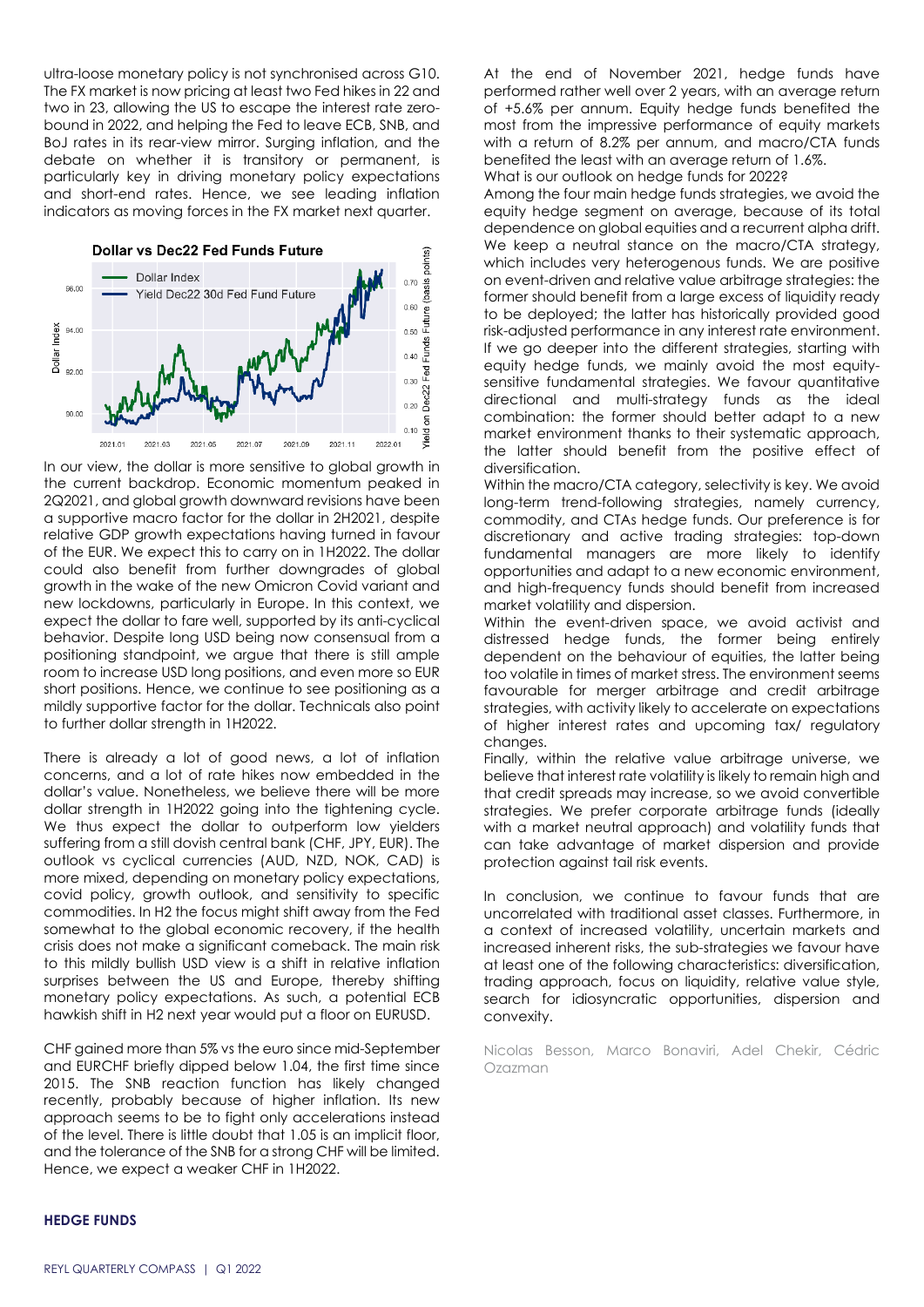## **Relative Positioning**